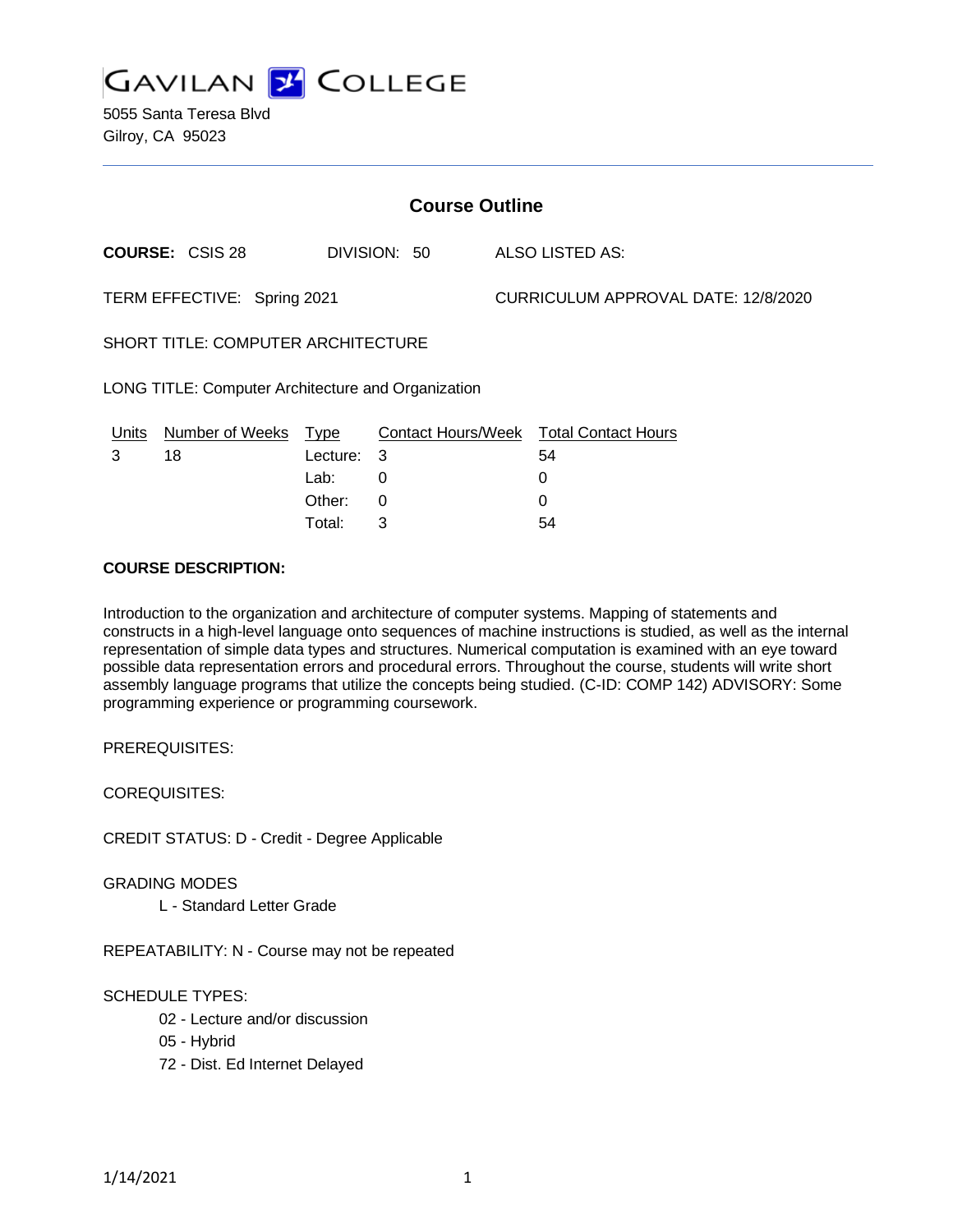## **STUDENT LEARNING OUTCOMES:**

By the end of this course, a student should:

1. Write simple assembly language programs.

2. Discuss basic strategies and analyze design decisions of computer organization and design.

3. Demonstrate the process whereby fundamental higher level programming constructs are implemented at the machine language level.

## **CONTENT, STUDENT PERFORMANCE OBJECTIVES, OUT-OF-CLASS ASSIGNMENTS**

Curriculum Approval Date: 12/8/2020 6 Hours Introduction Computer Subsystems - the Von Neumann model How the Subsystems Interact Data Storage Formats Bits and Groups of Bits Mathematical Equivalence of Binary and Decimal Unsigned Decimal to Binary Conversion Memory - A Place to Store Data (and Other Things) Using C Programs to Explore Data Formats Examining Memory With a Debugger ASCII Character Code Write and Read Functions Student Performance Objectives: List the separate subsystems of computer hardware and explain how they interact. Convert an unsigned decimal integer to binary. Discuss the major components of a computer. Explore how data is encoded for storage in memory and write some programs in C to explore these concepts. 3 Hours Computer Arithmetic Addition and Subtraction Arithmetic Errors - Unsigned Integers Arithmetic Errors - Signed Integers Overflow and Signed Decimal Integers C/C++ Basic Data Types Other Codes Student Performance Objectives: Develop a good code that uses simple on/off switches to represent decimal numbers. Illustrate how truth tables work. Explore other codes such as BCD code and Gray Code and state their limitations. 3 Hours Central Processing Unit CPU Overview CPU Registers CPU Interaction with Memory and I/O Program Execution in the CPU Using a Debugger to View the CPU Registers

Student Performance Objectives: Discuss the programmer's view of the CPU and describe how it interacts with memory. Utilize a debugger to view the CPU registers.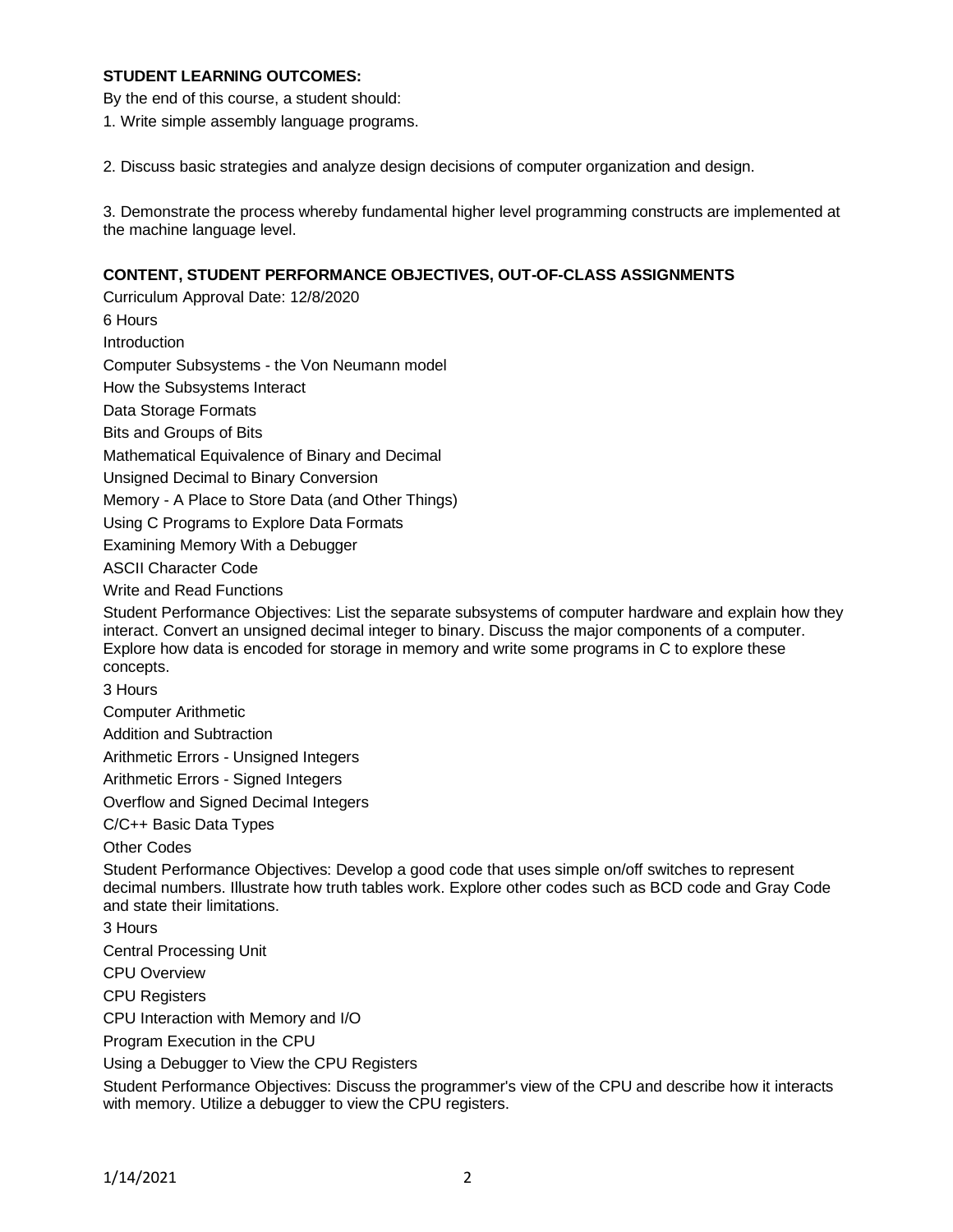6 Hours

Programming in Assembly Language

Creating a New Program

Program Organization

Viewing Both the Assembly Language Code and the Source Code

Assemblers and Linkers

Creating a Program in Assembly Language

Instructions Introduced Thus Far

Student Performance Objectives: Create a program in assembly language. Explain how assemblers and linkers work. Write a short C program in assembly language. Write assembly language functions that return an integer or return a character.

3 Hours

Program Data - Input, Store, Output

Calling write in -bit Mode

Introduction to the Call Stack

Viewing the Call Stack

Local Variables on the Call Stack

Designing the Local Variable Portion of the Call Stack

Using syscall to Perform I/O

Calling Functions, -Bit Mode

Instructions Introduced Thus Far

Student Performance Objectives: Recall how to call functions that can read input from the keyboard, allocate memory for storing data, and write output to the screen. Determine where each local variable will be located in the memory that is allocated on the call stack. Use debugger to inspect the stack and inspect argument passing registers. Modify a given so that the stack grows from lower numbered array elements to higher numbered ones. Write a program in assembly language that prompts the user to enter an integer, then displays its hexadecimal equivalent

3 Hours

Computer Operations

The Assignment Operator

Addition and Subtraction Operators

Introduction to Machine Code

Instructions Introduced Thus Far

Student Performance Objectives: Examine the most common operations - assignment, addition, and subtraction. Utilize the addition and subtraction operators.

3 Hours

Program Flow Constructs

Repetition

Binary Decisions

Instructions Introduced Thus Far

Student Performance Objectives: Demonstrate how to organize assembly language instructions to implement repetition and binary program flow constructs. Explain how to implement the binary construct. Write a program in assembly language that displays all the printable characters that are neither numerals nor letters on the screen, one character at a time. Write a program in assembly language that prompts the user to enter a text string, reads the user's input into a char array, echoes the user's input string, modifies the character in a specified way, and displays the modified string.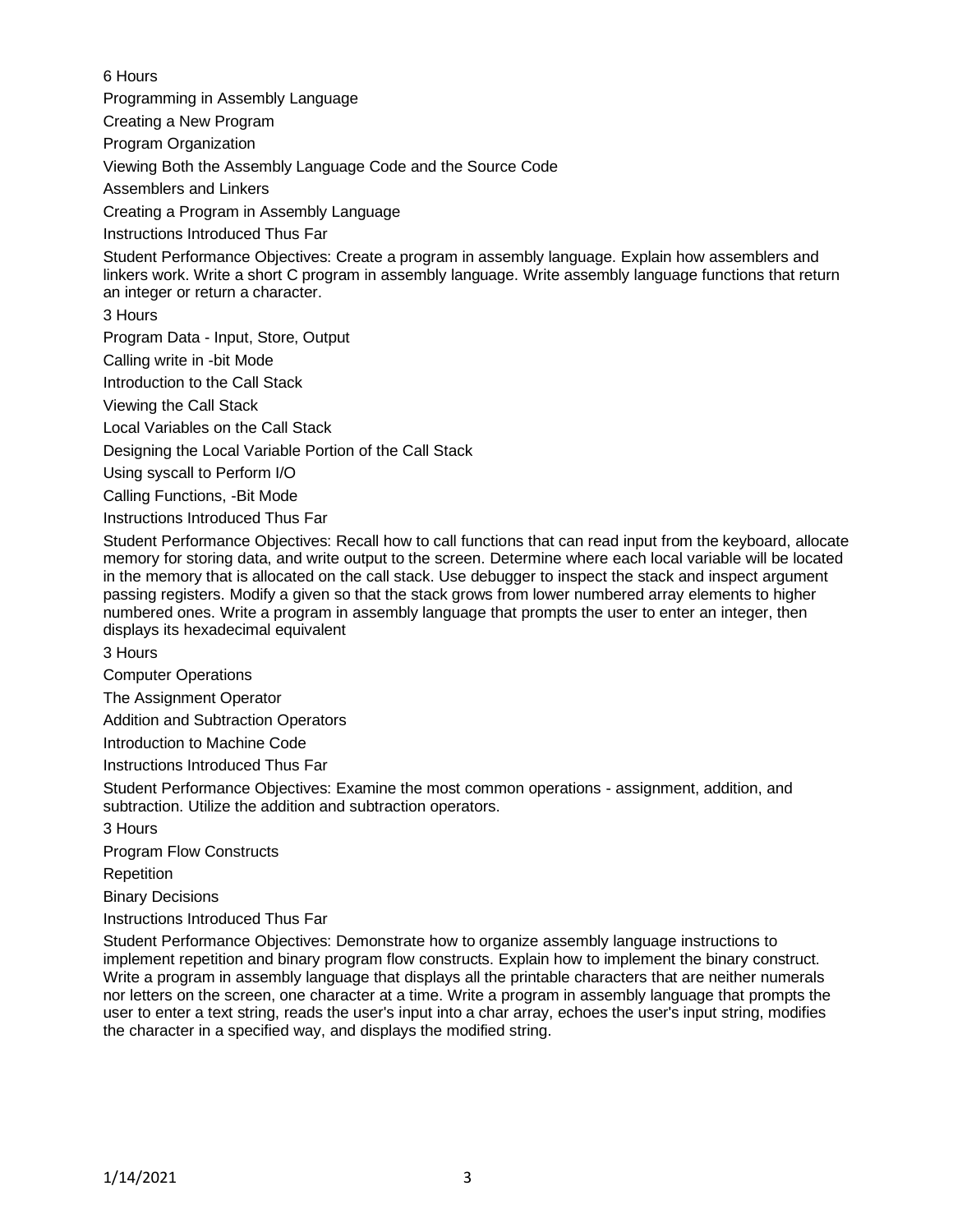3 Hours

Writing Your Own Functions

Overview of Passing Arguments

More Than Six Arguments, -Bit Mode

Interface Between Functions, -Bit Mode

Instructions Introduced Thus Far

Student Performance Objectives: Describe how to use pass arguments inside the called function. Design a stack frame for a function. Complete assembly language programming assignments.

3 Hours

Bit Operations; Multiplication and Division

Logical Operators

Shifting Bits

Multiplication

Division

Negating Signed ints

Instructions Introduced Thus Far

Student Performance Objectives: Manipulate individual character codes in a text string. Write a program in assembly language that allows the user to enter a decimal integer then displays it in binary. Write a function, mul16, in assembly language that takes two 16-bit integers as arguments and returns the 32-bit product of the argument.

3 Hours

Data Structures

Arrays

Structs (Records)

Structs as Function Arguments

Structs as C++ Objects

Instructions Introduced Thus Far

Student Performance Objectives: State the main reason for organizing data into a struct format. Examine the compiler-generated assembly language for the load struct. Write a program that allows the user to maintain an address book. Write a program that allows the user to set up and maintain two bank accounts. 6 Hours

Fractional Numbers

Fractions in Binary

Fixed Point ints

Floating Point Format

IEEE

Floating Point Hardware

Comments About Numerical Accuracy

Instructions Introduced Thus Far

Student Performance Objectives: State the advantage of using a floating point format and a fixed point format. Perform both integer and floating point operations on both scalar and vector values. Explain the possible uses of the instructions introduced thus far.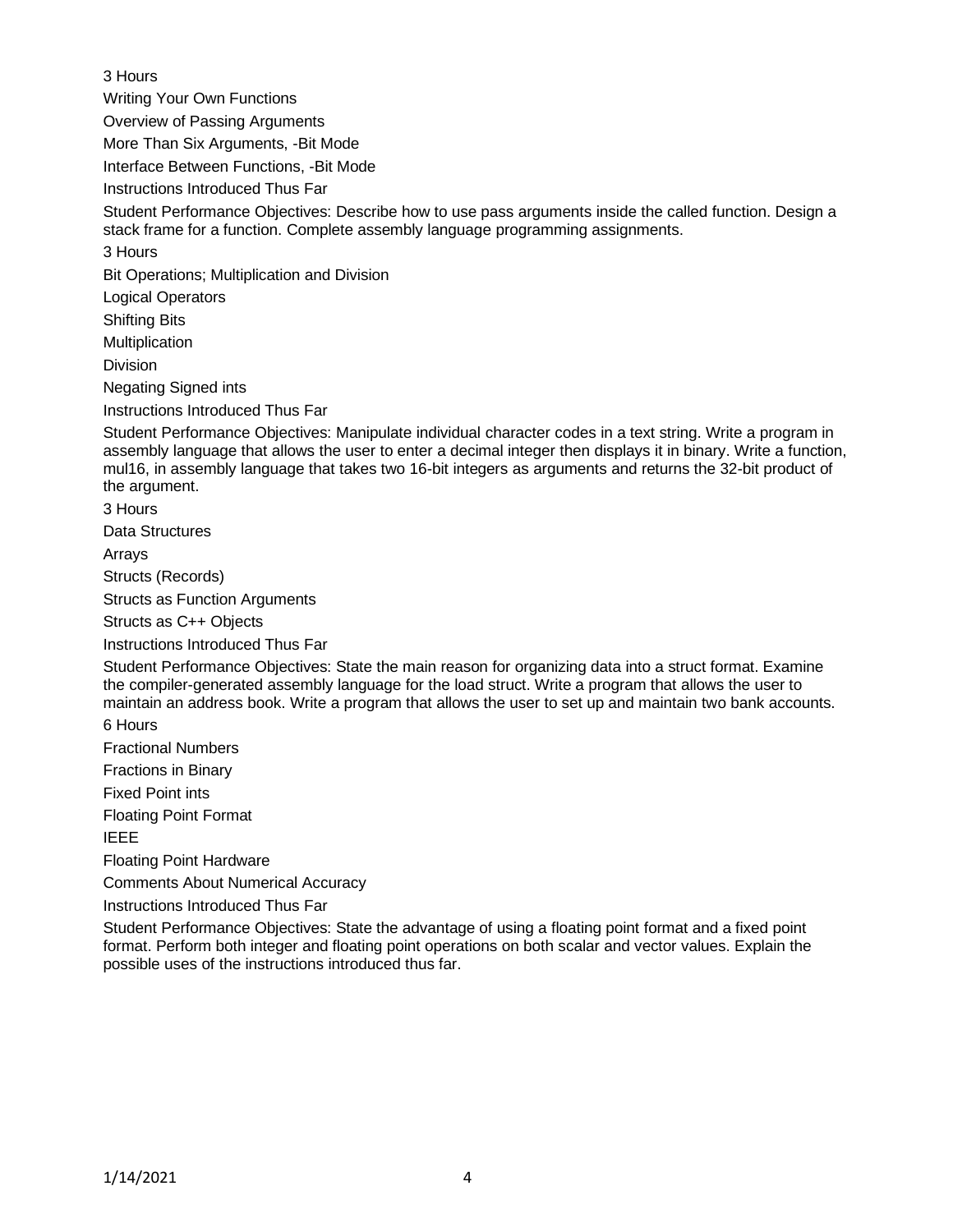6 Hours Interrupts and Exceptions Hardware Interrupts **Exceptions** Software Interrupts CPU Response to an Interrupt or Exception Return from Interrupt/Exception The syscall and sysret Instructions Summary Instructions Introduced Thus Far Student Performance Objectives: Summarize the differences between a call instruction and an interrupt/exception. List the features of the interrupt/exception. List the possible uses of the instructions. Complete assembly language programming assignments. 3 Hours Input/Output Memory Timing I/O Device Timing Bus Timing I/O Interfacing I/O Ports Programming Issues Interrupt-Driven I/O I/O Instructions Student Performance Objectives: Discuss the I/O subsystem. Discuss how I/O devices are programmed. Examine what each function does. 1 Hour Review Student Performance Objectives: Participate in review activities. 2 Hours Final Exam

# **METHODS OF INSTRUCTION:**

Lecture, guided discovery, video tutorials, demonstration.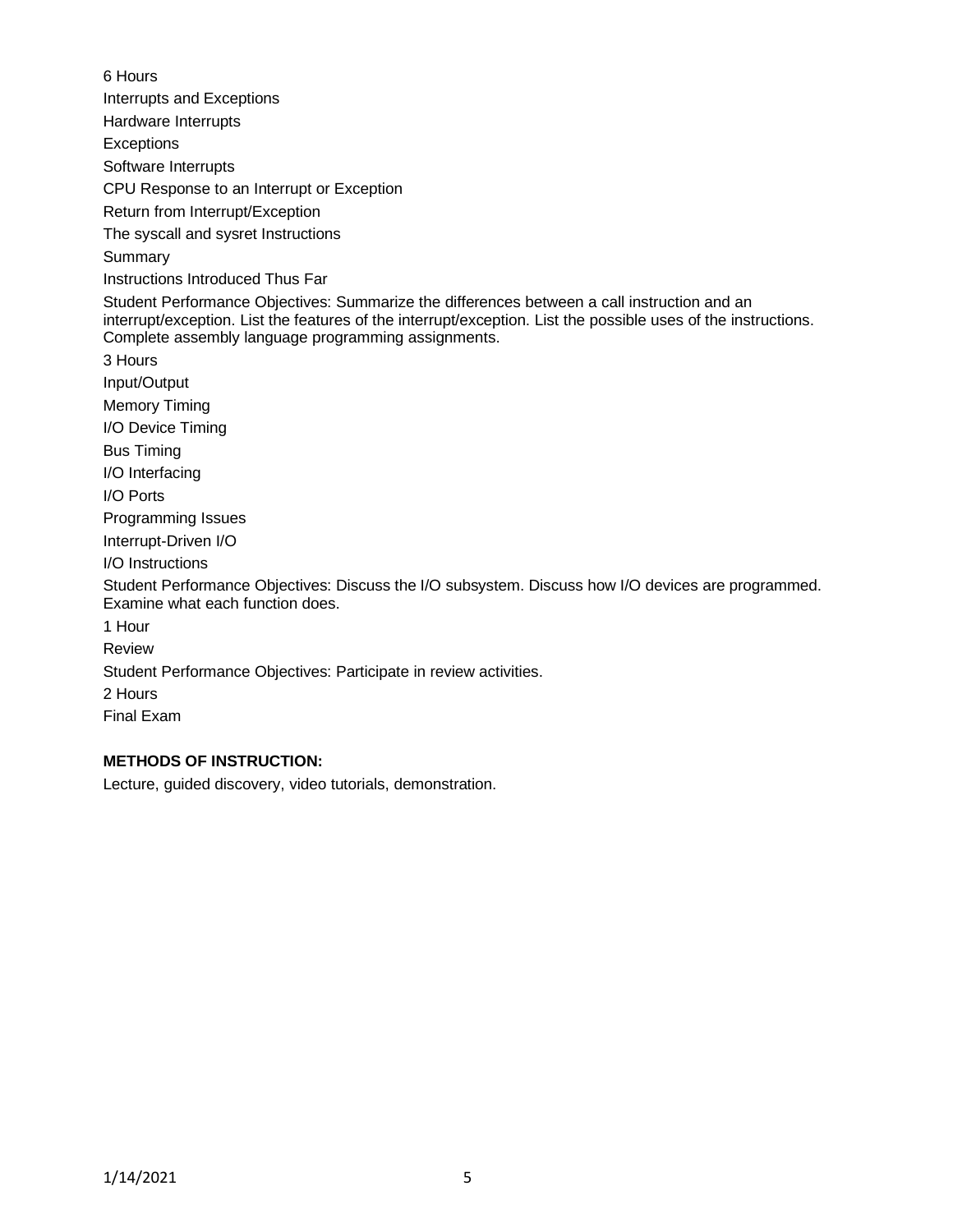## **OUT OF CLASS ASSIGNMENTS:**

Required Outside Hours: 36

Assignment Description:

Read assigned textbook material and study for exams.

Required Outside Hours: 72

Assignment Description:

Homework: Completed assigned exercises and program assignments. Such as: Exercises related to: Binary, Decimal, Hexadecimal; Exercises related to: Two's Complement, Binary Addition; Exercises related to: Tracing a C program with a Debugger to Inspect the Registers; Assembly Language Programming Assignments: Write a short C Program in Assembly Language, Write Assembly Language Functions that Return an Integer or Return a Character; Exercises such as: Use Debugger to Inspect the Stack, Inspect Argument Passing Registers; Exercises: Read and Write Instructions. Modify a given so that the stack grows from lower numbered array elements to higher numbered ones. Write a program in assembly language that prompts the user to enter an integer, then displays its hexadecimal equivalent.; Assembly Language Programming Assignments: writeStr, ReadLn in Assembly Language, examining different levels of compiler optimization.; Assembly Language Programming Assignments: Write a program in assembly language that allows the

user to enter a decimal integer then displays it in binary. Write a function, mul16, in assembly language that takes two 16-bit integers as arguments and returns the 32-bit product of the argument.; Assembly Language Programming Assignments: Write a program that allows the user to maintain an address book. Write a program that allows the user to set up and maintain two bank accounts. Each account should have a unique account name. The user should be able to credit or debit the account.

## **METHODS OF EVALUATION:**

Writing assignments Percent of total grade: 20.00 % Percent range of total grade: 5% to 20% Written Homework Problem-solving assignments Percent of total grade: 70.00 % Percent range of total grade: 60% to 90% Homework Problems/Projects, Quizzes, Exams Objective examinations Percent of total grade: 10.00 % Percent range of total grade: 5% to 10% Multiple Choice, True/False, Matching Items, Completion

## **REPRESENTATIVE TEXTBOOKS:**

Robert G. Plantz. Introduction to Computer Organization with x86-64 Assembly Language&GNU/Linux. No Starch Press,2019.

Reading Level of Text, Grade: 12+ Verified by: MS Word